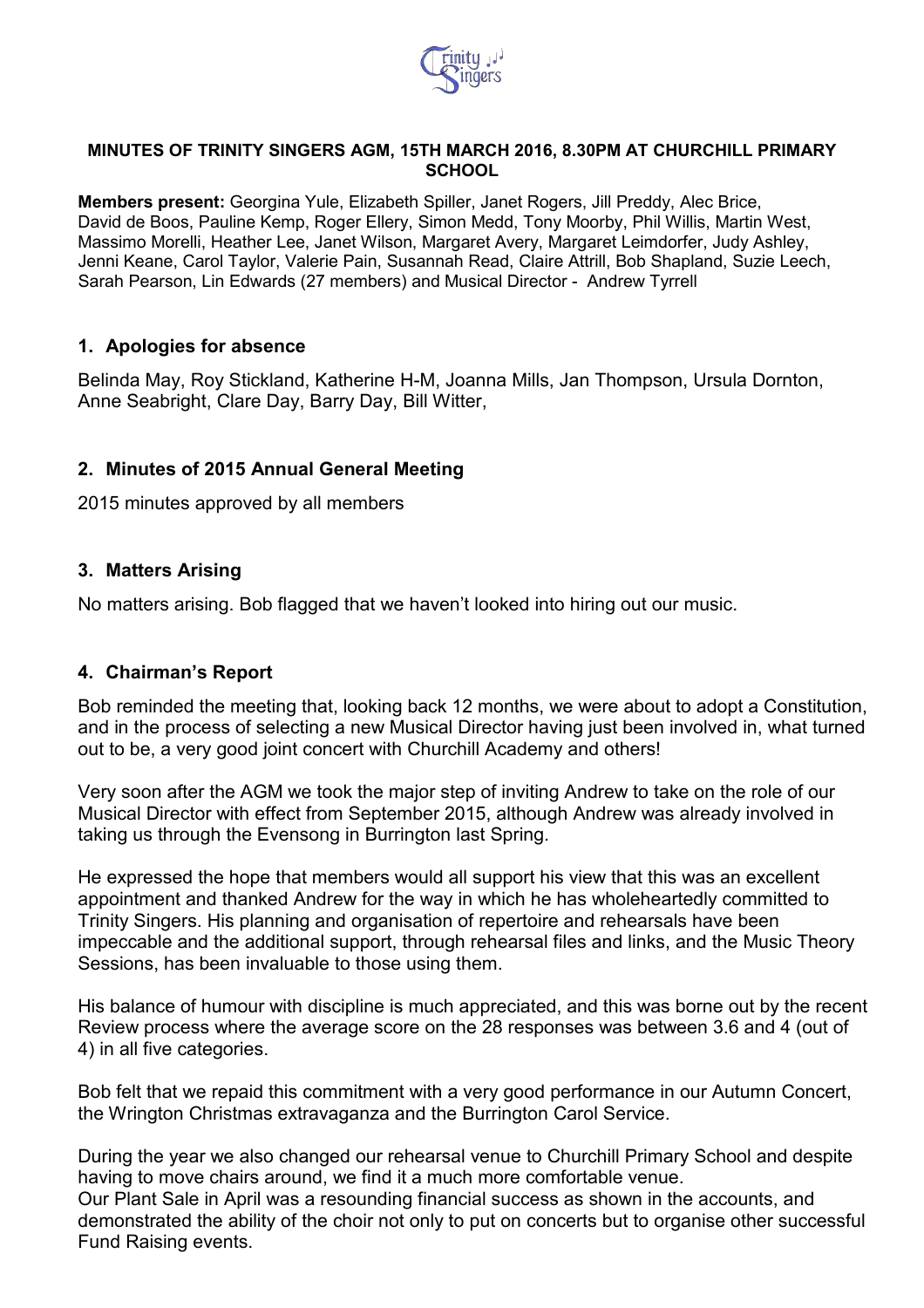Margaret will comment on Social Events, but she also organised the Workshop with Nigel Perrin, putting in a huge amount of work both in setting up the event and also in trying to encourage participation. Bob was unable to be there, and the numbers were perhaps disappointing, but for those who took part, it was a wonderful day.

Our new website was just up and running this time last year, but still looks fresh and professional – do take a look and don't forget that it contains information on future events as well as our history and, of course, the photos taken at the November concert.

After using Georgina's keyboard in the Autumn, with the agreement members, we purchased our own Digital Piano and he hopes you agree that it has made a difference to rehearsals with a very nice tone, and a keyboard which enable Andrew to be much more comfortable when accompanying us.

We have a full programme of events planned for the year ahead – Axbridge Concert, Plant Sale, Evensong in Burrington, Autumn Concert, Christmas Concert, and Carols in Burrington. Plus we are in the early stages of planning another Joint Concert with Churchill Academy and Bristol Cathedral School for February 2017.

Bob made the point that a full and challenging programme does mean that a good attendance record is very important. We don't want to become too dictatorial, but if you know that you are unable to get to the majority of rehearsals then please discuss this with Andrew.

Bob thanked members for their input to Trinity Singers – it really makes a difference when the Committee knows that they have both support, and input into decisions where necessary. In closing, Bob genuinely wanted to thank the members of the Committee for their commitment in time and knowledge on behalf of the members. All the Committee have their roles and he didn't want to single anyone out as the Committee operates as a team. He did say a specific thank you to Margaret Avery who has been on the Committee from the outset and has given so much to make the choir the success it is – not only as Social Secretary, but in many ways behind the scenes. She will be greatly missed as a Committee Member and we are most grateful that she has offered to continue to head up social events even after she has stood down.

Bob looks forward to another successful year in 2016 .

## **5. Musical Director's Report**

It's been a very good and creative year. Andrew said he felt very chuffed when he was appointed as MD and that feeling has remained throughout the year. Learning names of the choir helped a great deal in getting to know choir members. Andrew said he felt the choir wanted a good sing, but also showed a desire to improve, which compelled him to apply for the role. He is conscious that this term the choir aren't getting a good sing because there is so much music to learn.

Improvements the choir has made: the sound and balance (layout has helped), preparation for the concert, watching (feels there is more responsiveness when there are potential corners in music). The highlight for Andrew in the past year was at the dress rehearsal at St Mary's Yatton in November when TS sung Duruflé's Notre Père. Lowest point was Burrington Evensong because of lack of familiarity of what to do.

Andrew thinks the choir needs to work on tone and blending (Andrew had his first singing lesson today with Liz Glen), rhythm and pulse (this would make the biggest difference), more watching.

Future plans: November - joined by Claire Alsop and brass, Italian and English theme to the concert. February - joint concert with the schools, we will sing Bernstein's Chichester Psalms and Bach Magnificat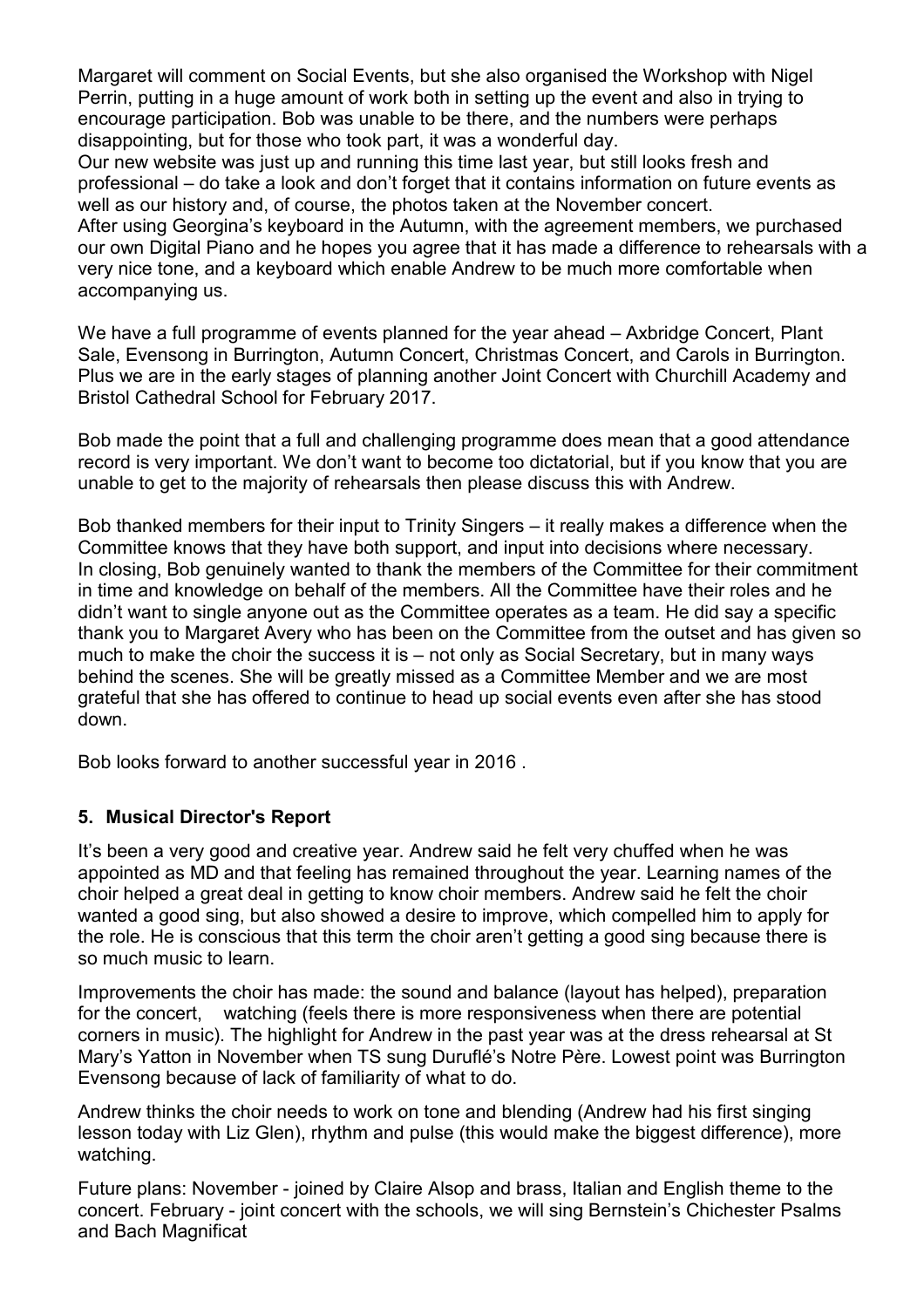### **6. Treasurer's Report and adoption of Accounts to 31.12.2015 Approval of Budget 2016 and 2017**

Sarah sent members in advance of the meeting a set of 2015 accounts, comparative budget, P&L for events.

Accounts were signed off by David Seabright and Sarah Pearson

Proposer of the accounts: Tony Moorby, Seconder: Roger Ellery. All members present at meeting voted in favour of accepting the accounts. Copy signed and sent to secretary.

Bob recognised the excellent detail provided in the accounts, and thanked Sarah.

Budget: Bob highlighted to members that there is a contingency of £490 in the budget, this is there so that the committee can make small spending decisions without the need to get members approval.

Proposer of the budget: Massimo Morelli, Seconder: Simon Medd. All members present at meeting voted in favour of accepting the 2016/2017 budget

# **7. Social Secretary's Report**

Margaret commented that TS is a very sociable choir, and she thought the new rehearsal venue has helped with the ability to be more sociable with each other before and after rehearsals

Margaret welcomed new members; Alec Brice, Jan Thompson, Elizabeth Spiller, Lin Edwards, Sally Vaux, and Andrew Tyrrell. She also acknowledged that we had also lost some members due to ill health.

In June we held the choral workshop with Nigel Perrin, excellent team of helpers, and a special thanks to Katherine and Georgina. Great to bring in new singers, particularly aided by having good social media. The choral workshop lost some money, but not as much as it would have done as Nigel kindly reduced his fee by £100.

Plant sale - excellent as always and made a lot of money, thanks to Roy and Helen

Quiz night - decided to cancel quiz scheduled for October 2015 due to lack of ticket sales. Committee agreed not to reschedule it, but may organise another one again in the future if there is an appetite for it.

Christmas concert - best profit yet, and well organised. Clearing up at the end was done in the best time yet.

Future planning: skittles night. Would welcome any new ideas for socialising and fund raising.

Margaret is stepping down since having been on the committee since 1998. Highlighted that if anyone would like to take over the role, she would happily support them in settling into the role

## **8. Election of Committee and Officers**

Margaret Avery indicated that she wishes to stand down. The following offered themselves for re-election:-

a) Officers Chair Bob Shapland Secretary Suzie Leech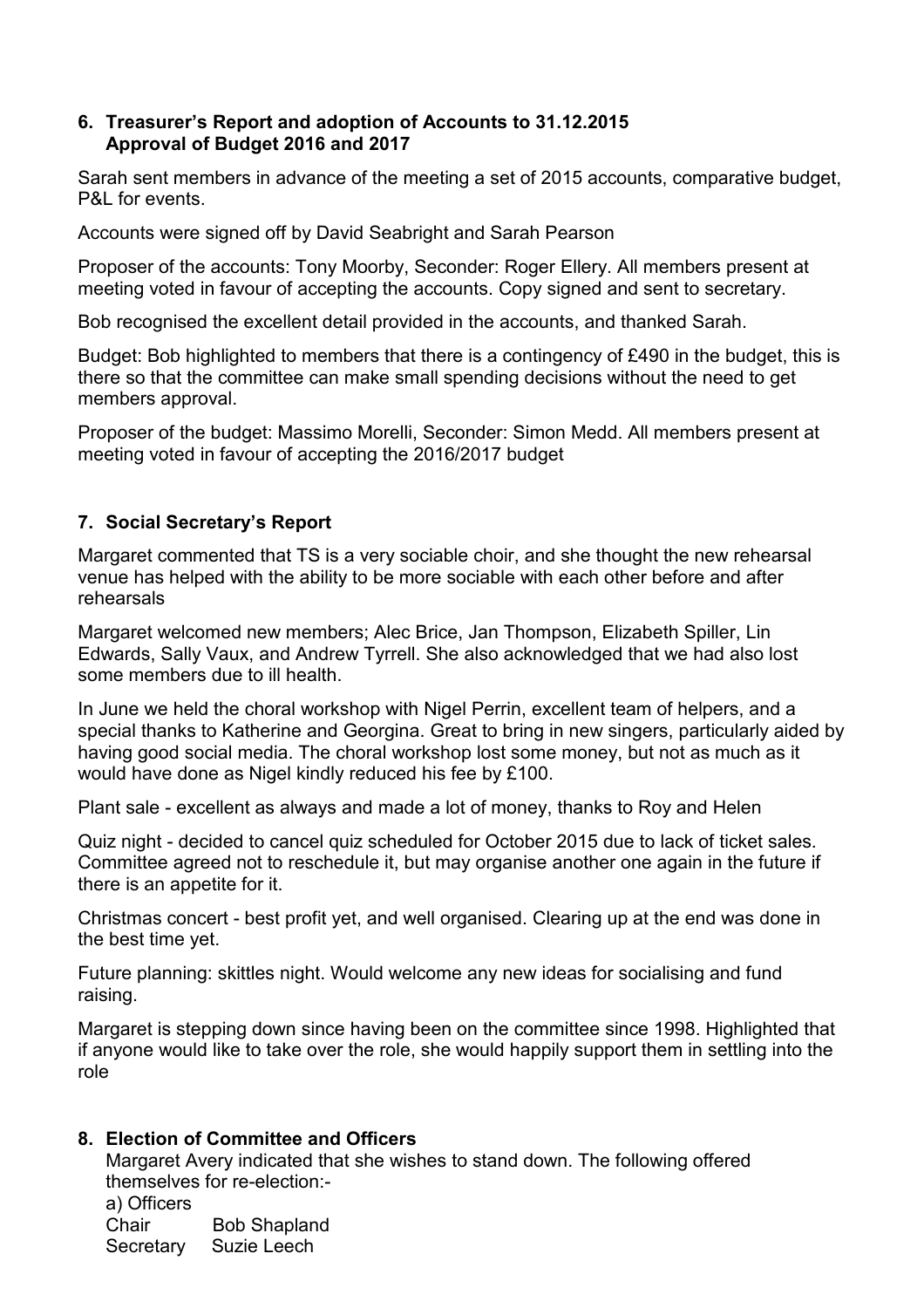Treasurer Sarah Pearson b) Committee Members Massimo Morelli (to hold the role of Deputy Chair) Katherine Hatch-Morelli Susannah Read

Bob highlighted to members that Margaret standing down leaves one vacancy, as yet we haven't had any nominations, but any member of the choir is encouraged to consider standing for the committee. If anyone after tonight wishes to take on social secretary role, or be a member of the committee, please speak to the committee

Proposers and seconders for the committee as it stands

- Bob Shapland Prop: Susannah Read, Sec: Sarah Pearson
- Sarah Pearson Prop: Bob Shapland, Sec: Susannah Read
- Suzie Leech Prop: Bob Shapland, Sec: Susannah Read
- Susannah Read Prop: Bob Shapland, Sec: Sarah Pearson
- Massimo Morelli Prop: Bob Shapland, Sec: Susannah Read
- Katherine Hatch-Morelli Prop: Bob Shapland, Sec: Susannah Read

Bob asked members if they were happy to vote the committee in on block, or would they prefer to vote for committee members individually; members agreed on block would be fine. Members unanimously for all the above committee members to be re-elected voted

### **9. Proposed amendment to Clause 8 (Musical Director) of the Constitution (See Appendix 1)**

Bob outlined the proposal in detail

Proposer Tony, Seconder: Roger Ellery. All members voted in favour to changing the constitution

### **10.Any Other Business**

No other business

Meeting closed at 9.15pm